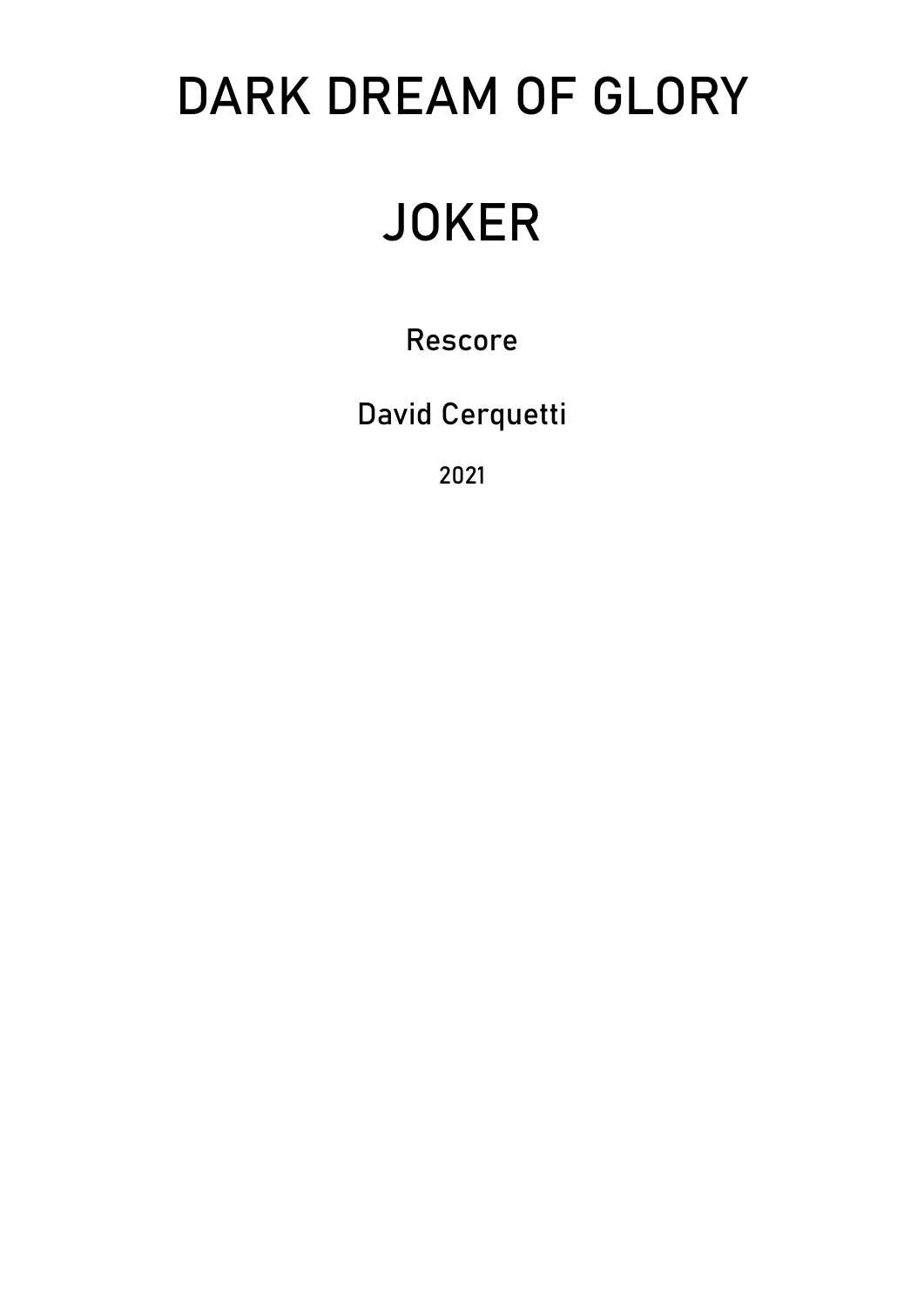#### INSTRUMENTATION:

CONDUCTOR TIMPANI (3 DRUMS) PERCUSSION 1 FLUTE 1 (Suspended Cymbal)

**SYNTHESIZER** 

FLUTE 2 PERCUSSION 2 OBOE 1 (Snare Drum) OBOE 2 PERCUSSION 3 Bb CLARINET 1 (Bass Drum) Bb CLARINET 2 BASSOON 1 HARP BASSOON 2 PIANO

F HORN 1 F HORN 2 VIOLIN 1 Bb TRUMPET 1 VIOLIN 2 Bb TRUMPET 2 VIOLA TROMBONE 1 VIOLONCELLO TROMBONE 2 CONTRABASS

### SCORE IN C